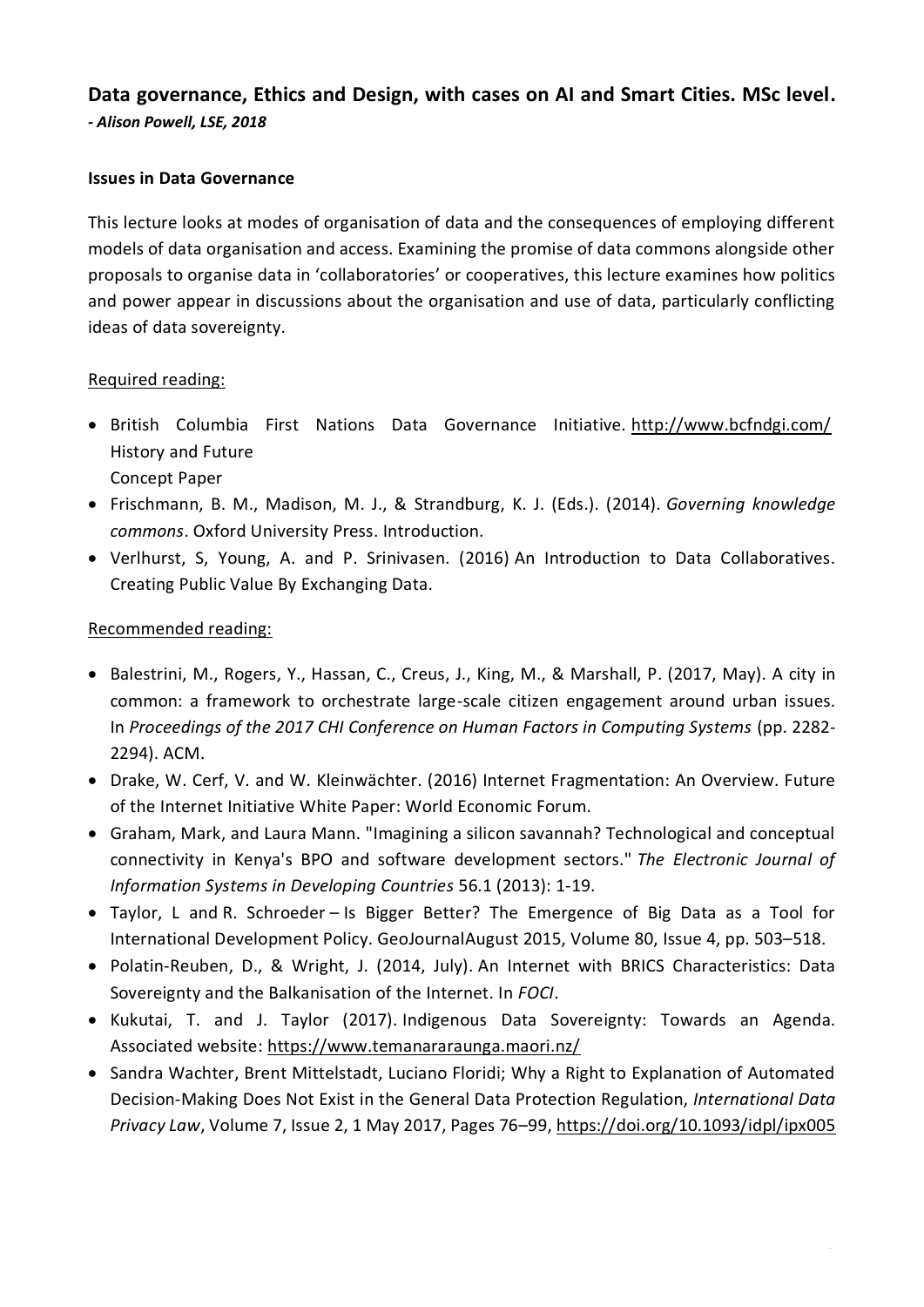## **Data System Design, within and beyond Ethics?**

We will explore questions of design in relation to data systems that collect, curate and calculate data, and investigate their social and cultural implications. It includes discussion of two research projects, the Understanding Automated Decisions project and the Virt-EU project exploring ethics, values and the Internet of Things. Where should considerations of ethical and social impact be placed with design or governance processes? How should these issues be addressed within workplace contexts? What are the possibilities for changing design practices based on an understanding of datafication?

# Required reading:

- Metcalf, J., & Crawford, K. (2016). Where are human subjects in big data research? The emerging ethics divide. *Big Data & Society*, *3*(1), 1-14.
- Mittelstadt, B. D., Allo, P., Taddeo, M., Wachter, S., & Floridi, L. (2016). The ethics of algorithms: Mapping the debate. *Big Data & Society*, 3(2), 1-21.
- Pink, Ruckstein and Willim (2018) Broken Data: Conceptualizing Data in an Emerging World. Big Data and Society January 2018.

# Recommended reading:

- Aradau, C., & Blanke, T. (2016). Politics of prediction Security and the time/space of governmentality in the age of big data. *European Journal of Social Theory*, 1368431016667623.
- Dijck, J. van (2014). Datafication, Dataism and Dataveillance: Big Data between Scientific Paradigm and Ideology. *Surveillance & Society*, 12(2), pp. 197–208.
- Esposti, S. (2014). When Big Data Meets Dataveillance: The Hidden Side of Analytics. *Surveillance & Society*, 12(2), pp. 209-225.
- Building digital trust: The role of data ethics in the digital age (Accenture Labs) [https://www.accenture.com/t00010101T000000Z\\_\\_w\\_\\_/gb-en/\\_acnmedia/PDF-](https://www.accenture.com/t00010101T000000Z__w__/gb-en/_acnmedia/PDF-22/Accenture-Data-Ethics-POV-WEB.pdf#zoom=50)[22/Accenture-Data-Ethics-POV-WEB.pdf#zoom=50](https://www.accenture.com/t00010101T000000Z__w__/gb-en/_acnmedia/PDF-22/Accenture-Data-Ethics-POV-WEB.pdf#zoom=50)
- Mantelero, Alessandro (2018) [AI and Big Data: A blueprint for a human rights, ethical and social](https://www.sciencedirect.com/science/article/pii/S0267364918302012)  [impact assessment.](https://www.sciencedirect.com/science/article/pii/S0267364918302012) *Computer Law and Security Review. DOI: https://doi.org/10.1016/j.clsr.2018.05.017*

# **Also look at:**

• **MIT's Moral Maze** <https://www.media.mit.edu/projects/moral-machine/overview/>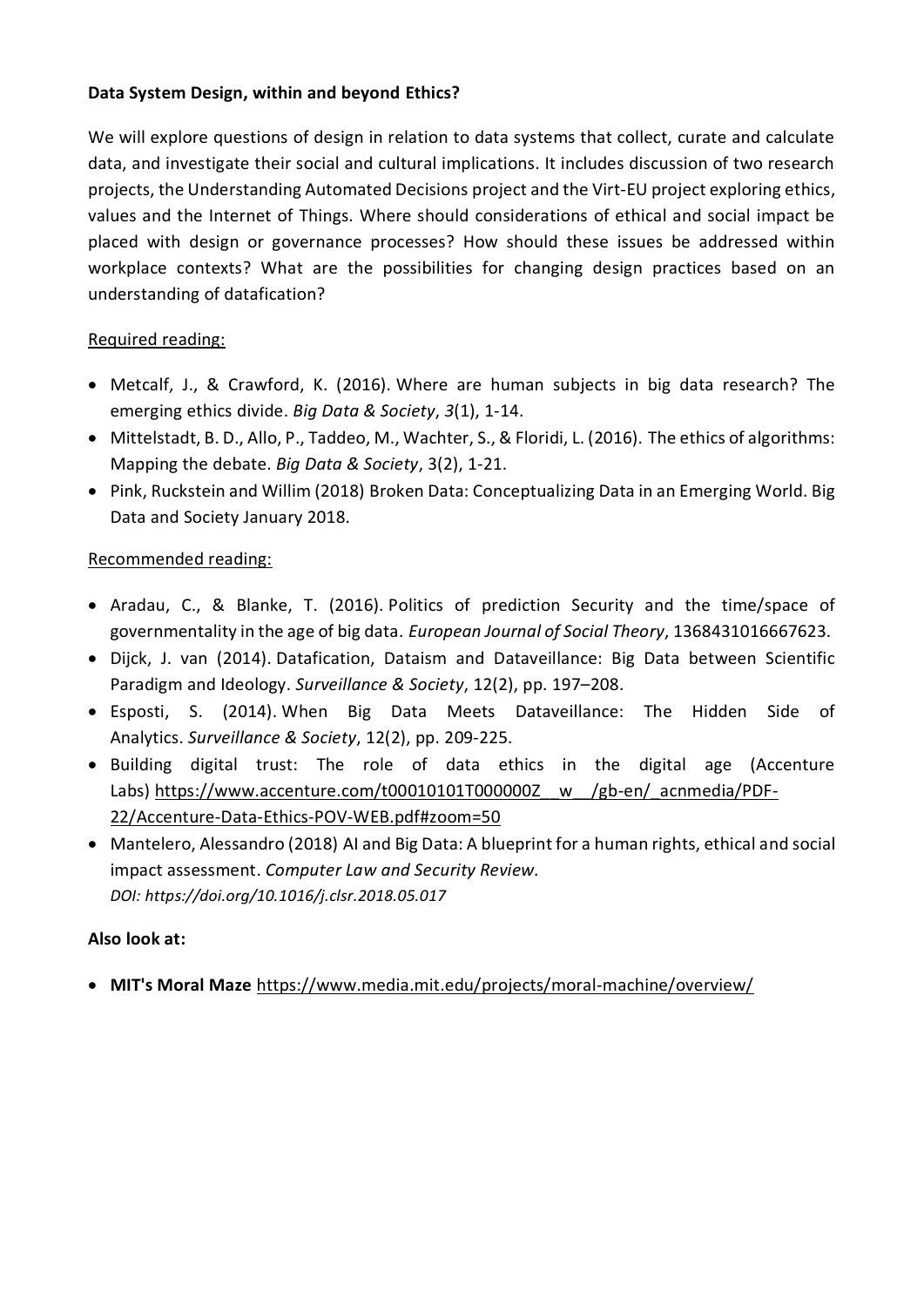# **Cultures of AI**

We will examine the socio-cultural features associated with the development of AI technologies over the past four decades, and also ask questions about the extent to which we should pay attention to the materiality of our technical systems. What happens when outcomes are outside of the features that we can control? When sensed data takes on a life of its own? Our reading focuses on the ways that certain patterns of scientific investigation produce particular assumptions about technology design.

# Required reading:

- Brunton, Finn, and Gabriella Coleman (2014). "Closer to the Metal". In: Gillespie et al., *Media Technologies: Essays on Communication, Materiality, and Society,* 77.
- Ensmenger, Nathan. "Is Chess the Drosophila of Artificial Intelligence? A Social History of an Algorithm." *Social Studies of Science* 42, no. 1 (2012): 5–30.
- Schüll, Natasha Dow. "Mapping the Machine Zone" in *Addiction By Design: Machine Gambling in Las Vegas,* 1–27. Princeton: Princeton University Press, 2012.

# Recommended:

- Beer D. (2009) 'Power through the algorithm? Participatory web cultures and the technological unconscious', *New Media & Society*, 11(6), pp. 985–1002.
- Chun, Wendy Hui Kyong. *Control and Freedom: Power and Paranoia in the Age of Fiber Optics.* Cambridge, MA: MIT Press, 2006.
- Cohn, Marisa. "" Lifetime Issues": Temporal Relations of Design and Maintenance." *continent.* 6, no. 1 (2017): 4-12.
- Daipha, Phaedra. *Masters of Uncertainty: Weather Forecasters and the Quest for Ground Truth.* Chicago: University of Chicago Press, 2015.
- Ensmenger, Nathan. "Software as History Embodied." *IEEE Annals of the History of Computing*  31, no. 1 (2009): 86–88.
- Galloway, Alexander R. *Protocol: How Control Exists after Decentralization.* Cambridge, MA: MIT Press, 2004.
- Galloway, Alexander R., and Eugene Thacker. *The Exploit: A Theory of Networks.* Minneapolis: University of Minnesota Press, 2007.
- Gillespie, Tarleton. *Wired Shut: Copyright and the Shape of Digital Culture.* Cambridge, MA: MIT Press, 2007.
- Jain, Sarah S. Lochlann. *Injury: The politics of product design and safety law in the United States*. Princeton, NJ: Princeton University Press, 2006.
- Kennedy, Devin. "The Machine in the Market: Computers and the Infrastructure of Price at the New York Stock Exchange, 1965–1975." *Social studies of science* 47, no. 6 (2017): 888–917.
- Kohler, Robert E. *Lords of the fly: Drosophila genetics and the experimental life*. Chicago: University of Chicago Press, 1994.
- Lessig, Lawrence. *Code: Version 2.0.* New York: Basic Books, 2006.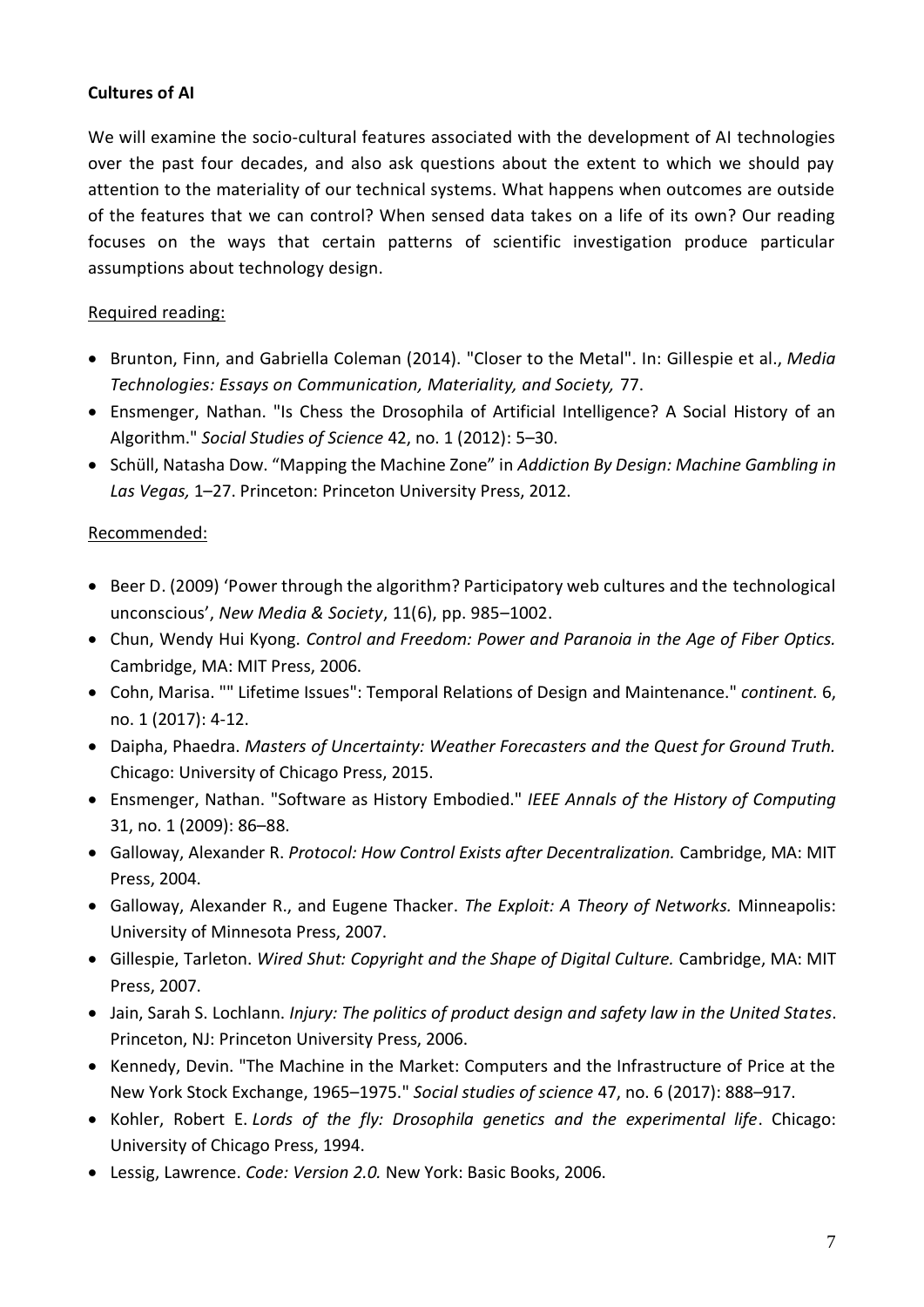- Mackenzie, Donald A. *Inventing Accuracy: A Historical Sociology of Nuclear Missile Guidance.* Cambridge, MA: MIT Press, 1990.
- Mager, Astrid (2012) Alogrithmic Ideology: How capitalist society shapes search engines *Information, Communication and Society* Volume 15, Issue 5, June 2012, pages 769- 787.
- Mahoney, Michael S. "Finding a history for software engineering." *IEEE Annals of the History of Computing* 26, no. 1 (2004): 8–19.
- Shell, Hanna Rose. *Hide and Seek: Camouflage, Photography, and the Media of Reconnaissance.* New York: Zone Books, 2012.
- Vertesi, Janet. *Seeing Like a Rover: How Robots, Teams, and Images Craft Knowledge of Mars.* Chicago: University of Chicago Press, 2015.

# **Optimizing Space and Civic Participation: Smart Cities**

Can civic life be made more optimal using data, sensors and 'ambient' urban media technologies? We look at the promises and critiques of the idea of optimized social life (including Internet of Things) in the case of the smart city.

# Required:

- Gabrys, Jennifer (2016) *Program Earth.* University of Minnesota Press.
- Sadowski, J., Pasquale, F. (2015). The Spectrum of Control: A Social Theory of the Smart City. *First Monday*, 20(7).

# Recommended:

- Gordon, E. and de Souza e Silva, A. (2011). Chapter 2: Mobile annotation. In: *Net Locality Why Location Matters in a Networked World*. Wiley-Blackwell, pp. 40-58.
- Graham, Stephen, and Simon Marvin. *Splintering Urbanism: Networked Infrastructures, Technological Mobilities and the Urban Condition.* London; New York: Routledge, 2001.
- Kitchin, R. (2013). The Real-Time City? Big Data and Smart Urbanism. *SSRN Scholarly Paper*. Rochester, NY: Social Science.
- Mattern, Shannon (2017) *"A City Is Not a Computer," Places Journal, February 2017. Accessed 23 Nov 2018.<https://doi.org/10.22269/170207>*
- O'Brien, Daniel (2018) The Urban Commons: How data and technology can rebuild our communities.
- Powell, Alison (2014) *'Datafication', transparency, and good governance of the data city.* In: O'Hara, Kieron and Nguyen, Carolyn and Haynes, Peter, (eds.) Digital Enlightenment Yearbook 2014: Social Networks and Social Machines, Surveillance and Empowerment. ISO Press Ebooks, pp. 215-224.
- Ratti, Carl and Matthew Claudel. *The City of Tomorrow: Sensors, Networks, Hackers, and the Future of Urban Life*. New Haven: Yale University Press.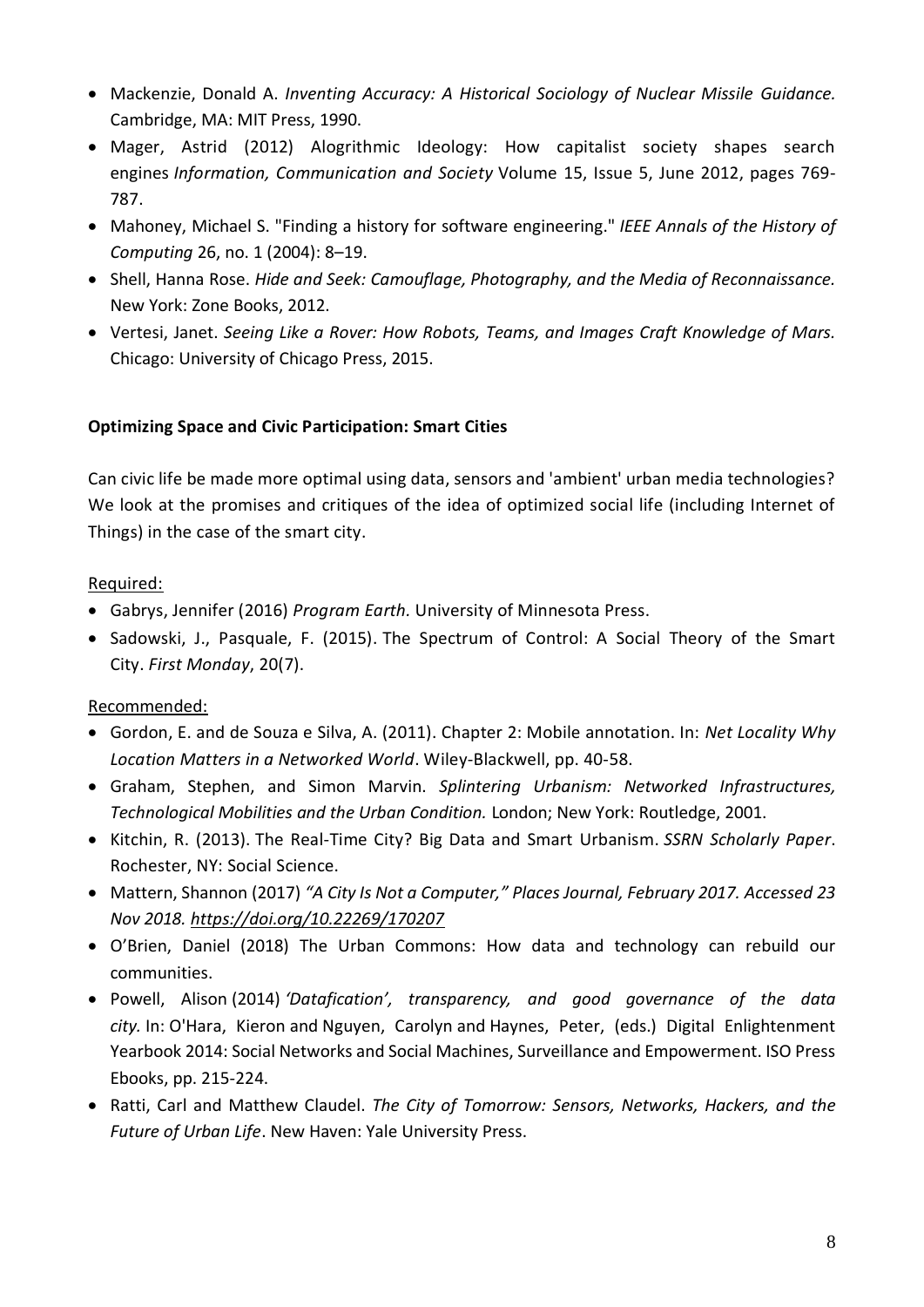# **Writing Innovation Studio – based on VIRT-EU materials. MSc level.**

*- Rachel Douglas-Jones et.al., ITU, 2016 & 2017*

# **Project Box Contents:**

- 1. Academic paper 1 Baldini, G., Botterman M, Neisse R and Tallacchini M. (2016) Ethical Design in the Internet of Things. *Sci Eng Ethics* online first
- 2. Academic paper 2 Peppet, S. (2014) Regulating the Internet of Things: First Steps Toward Managing Discrimination, Privacy, Security and consent. *Texas Law Review* 93:85.
- 3. Academic paper 3 Shin,D. (2014) A socio-technical framework for Internet-of-Things design: A human-centered design for the Internet of Things. *Telematics and -informatics* 31:519-531.
- 4. Project Proposal Values and Ethics in Innovation for Responsible Technology in Europe (VIRT-EU)
- 5. European Commission, Data Protection Working Party WP223. Opinion 7/2014 on the Recent Developments on the Internet of Things
- 6. URL Links

### **6. URL Links:**

IoT council, a think tank for the internet of things:<http://www.ethicsinside.eu/>

Video from the launch of the VIRT-EU project: https://itu.dk/tip/virt-eu-launch-video-live/

Peter McOwan 2014 When Fridges Attack, edited presidential lecture of the Mathematical Sciences section of the British Science Association https://www.theguardian.com/science/alexs-adventuresin-numberland/2014/sep/08/when- fridges-attack-the-new-ethics-of-the-internet-of-things

Ethical Programming:http://www.computerweekly.com/news/2240242453/IoT-and-smartdevicesneed-ethical- programmers-says-Gartner

Berkeley School of Information. The Ethics, Privacy and Legal Issues around the Internet of Things: https://www.ischool.berkeley.edu/projects/2015/ethics-privacy-and-legal-issues-around-internetthings (including links to paper and presention on 'Guiding the Future')

Check Your Settings: Alexa: http://www.theverge.com/2017/1/7/14200210/amazon-alexa-technews-anchor-order-dollhouse<http://fortune.com/2017/01/09/amazon-echo-alexa-dollhouse/>

Blogpost on hacking lightswitches:<http://mjg59.dreamwidth.org/40505.html>

Forbes: On the Ethical use of Data vs. the Internet of Things: http://www.forbes.com/sites/ciocentral/2016/12/21/on-the-ethical-use-of-data-vs-the-internetof- things/#1093c7407853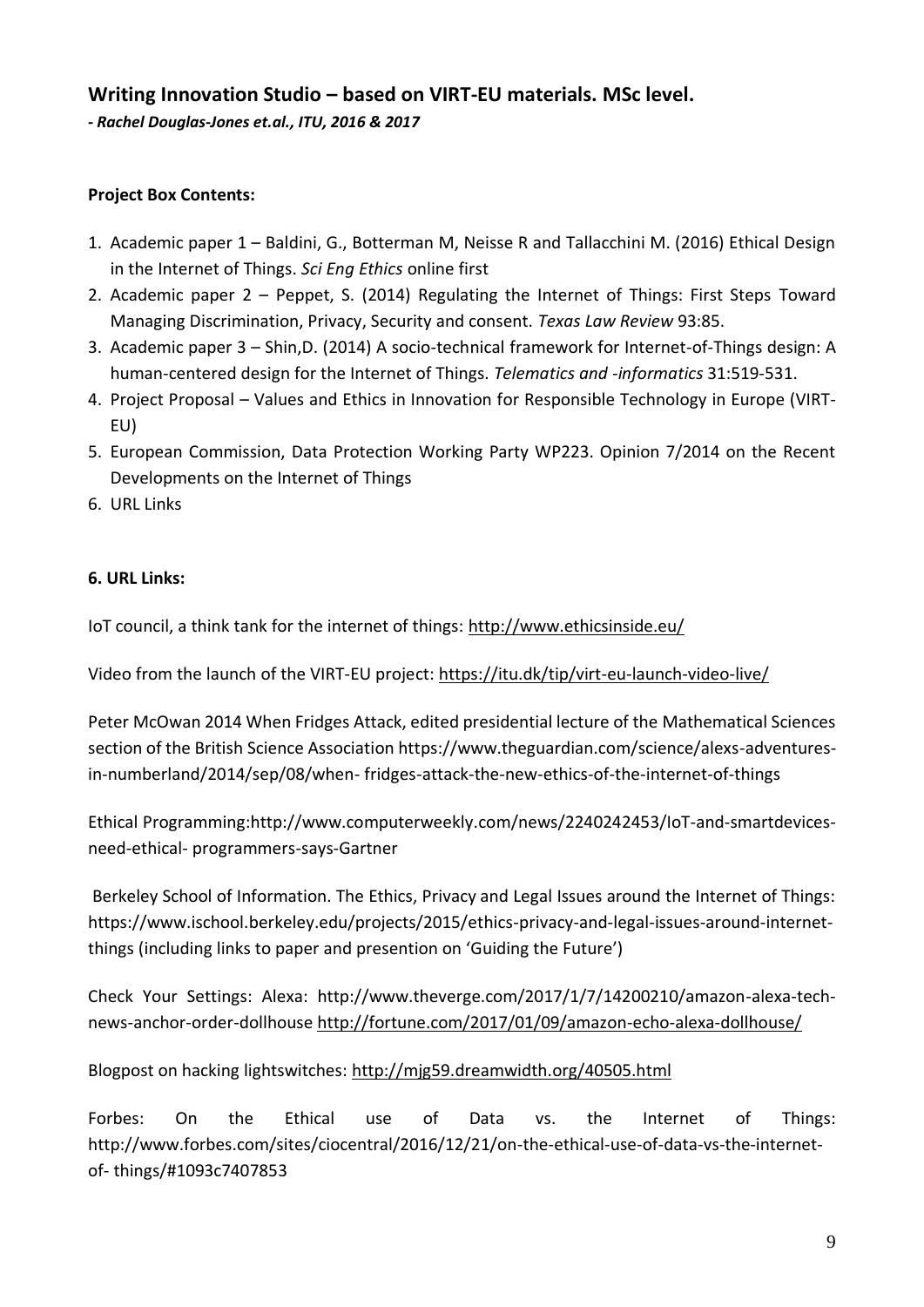The Internet of Things: 7 Challenges: [http://www.datamation.com/data-center/the-internet-of](http://www.datamation.com/data-center/the-internet-of-things-7-challenges.html)[things-7-challenges.html.](http://www.datamation.com/data-center/the-internet-of-things-7-challenges.html) A broader look at the implications

# **Overview**

Writing is an essential craft. Yet few, except professional writers, take the time to develop this skill. Writing clear, concise, and compelling arguments–knowing how to construct and tell a persuasive story–is crucial across industry and the digital world. Well-designed narratives can change the fortunes of a product, community, or company.

This is a practice-based course that will provide students with a set of word crafting tools and an online studio space to explore how to write for the public, industry colleagues, executive management, and academic specialists. Students will gain experience in creative writing techniques and storytelling, along with tools for working with diverse empirical data. They will learn how to transform given research material and ideas into compelling texts in a variety of formats, from press releases and executive summaries, to podcasts and editorial blog posts.

Emphasis is on written communication, but spoken and visual communication skills will also be included. Students will learn how to present and write for both conventional text, and a range of multimedia and digital platforms.

This course is open to all Masters students. The course is taught in English and writing will be in English, but this is not a language course, nor are there language requirements. The only requirement is a willingness to experiment with writing, and a commitment to write regularly as part of the course.

# **Course Structure**

The course is structured in 6 sections, each lasting 2 weeks. Each section will focus on a different writing format, and different writing skills.

- Summarising: How to read and condense an extended argument into a short abstract or summary.
- Refining: How to write succinct and clear arguments for a high-level, executive audience, and develop good drafting practice.
- Persuading: The art of persuasion and how to write with brevity and visual clarity on the page.
- Data Working: What counts as good data, and how to use it in constructing text for the press and news.
- Storytelling: Using techniques from creative writers and authors to construct more compelling arguments for a public audience.
- Vocalising: Using oral and spoken voice techniques to improve your writing, and to produce a script.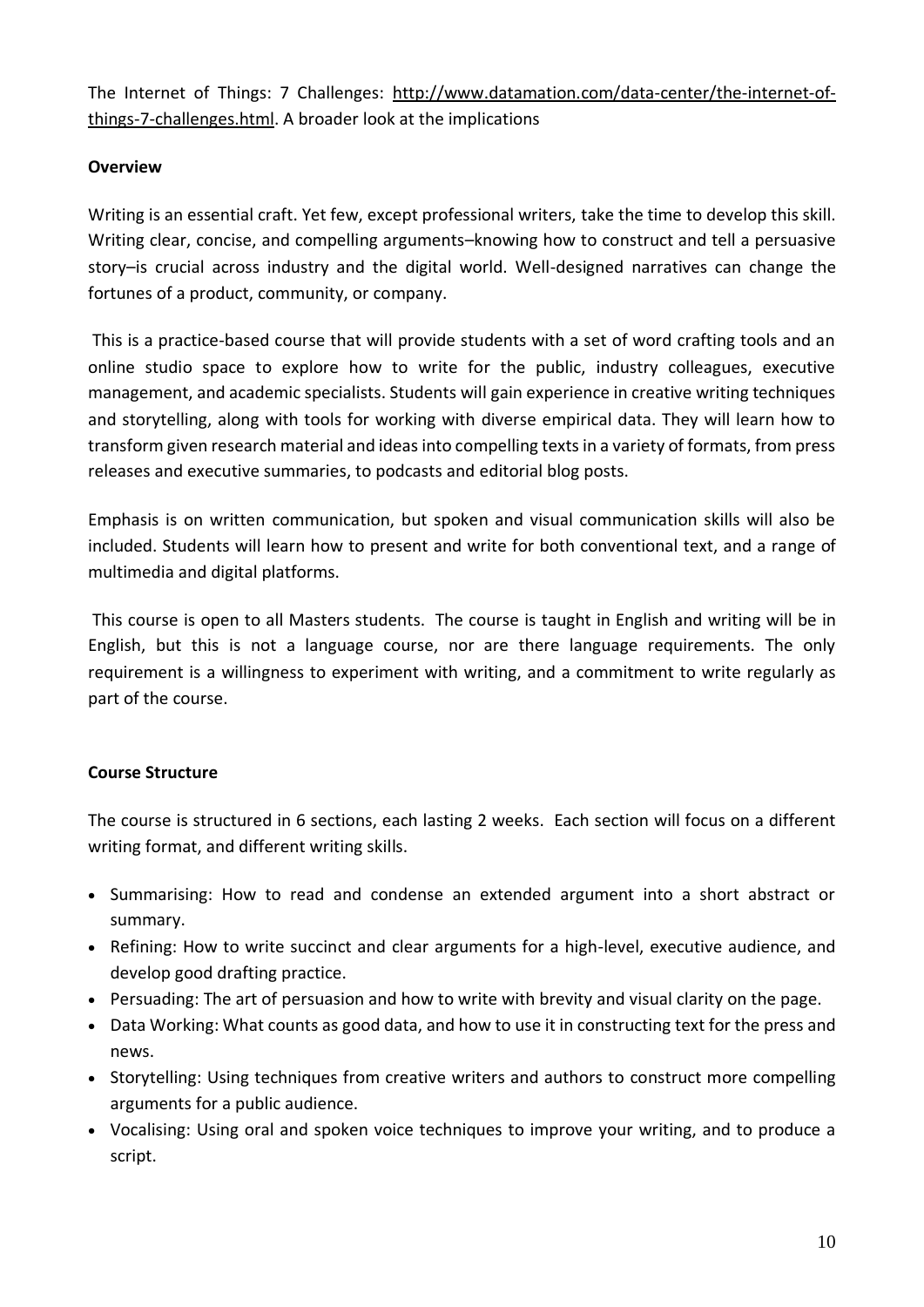### **Writing Focus**

There is no empirical research required for this course. Instead, students will focus on an existing research project at the ITU. This project will provide the empirical data and latest news that the student will reflect on in their writing. Students can choose which research project they wish to write about.

Several research projects will be offered, such as the Alien Energy research project on renewable energy; or a Big Data research project involving industry partners such as the VIRT-EU prpject.

#### **Syllabus**

#### **Toolkit: Being Stylish**

These texts give some basic guidelines to good writing. We will be using and referring to them throughout the studio course.

#### Week 1 (3 Feb)

- Strunk WJ and White EB (1979) An Approach to Style. The Elements of Style.
- London, Boston, Toronto: Allan and Bacon.
- Camp, Lindsay (2007) Understanding your reader. Can I Change Your Mind?: The Craft and Art of Persuasive Writing. AC Black, London.

#### **Toolkit: Peer Critique**

This toolkit will develop your skills in critical reading and writing. How to read and analyse different kinds of writing, from online news to journal articles; how to give clear and constructive criticism; what are the politics performed by different writing choices.

#### Week 2 (10 Feb)

- Bunn, Mike (2011) How to Read Like a Writer. Writing spaces: readings on writing. Volume 1 (Eds) Charles Lowe and Pavel Zemliansky. Open source textbook http://writingspaces.org/essays
- Dumit, Joseph (2012) How I Read: Notes on reading modes sent to a grad class. Available from: http://dumit.net/how-i-read
- Orwell, George (2000) Politics and the English Language, in Essays. New Ed edition. London: Penguin Classics. (First published in 1946).

#### Week 3 (17 Feb)

• Studio (No Reading)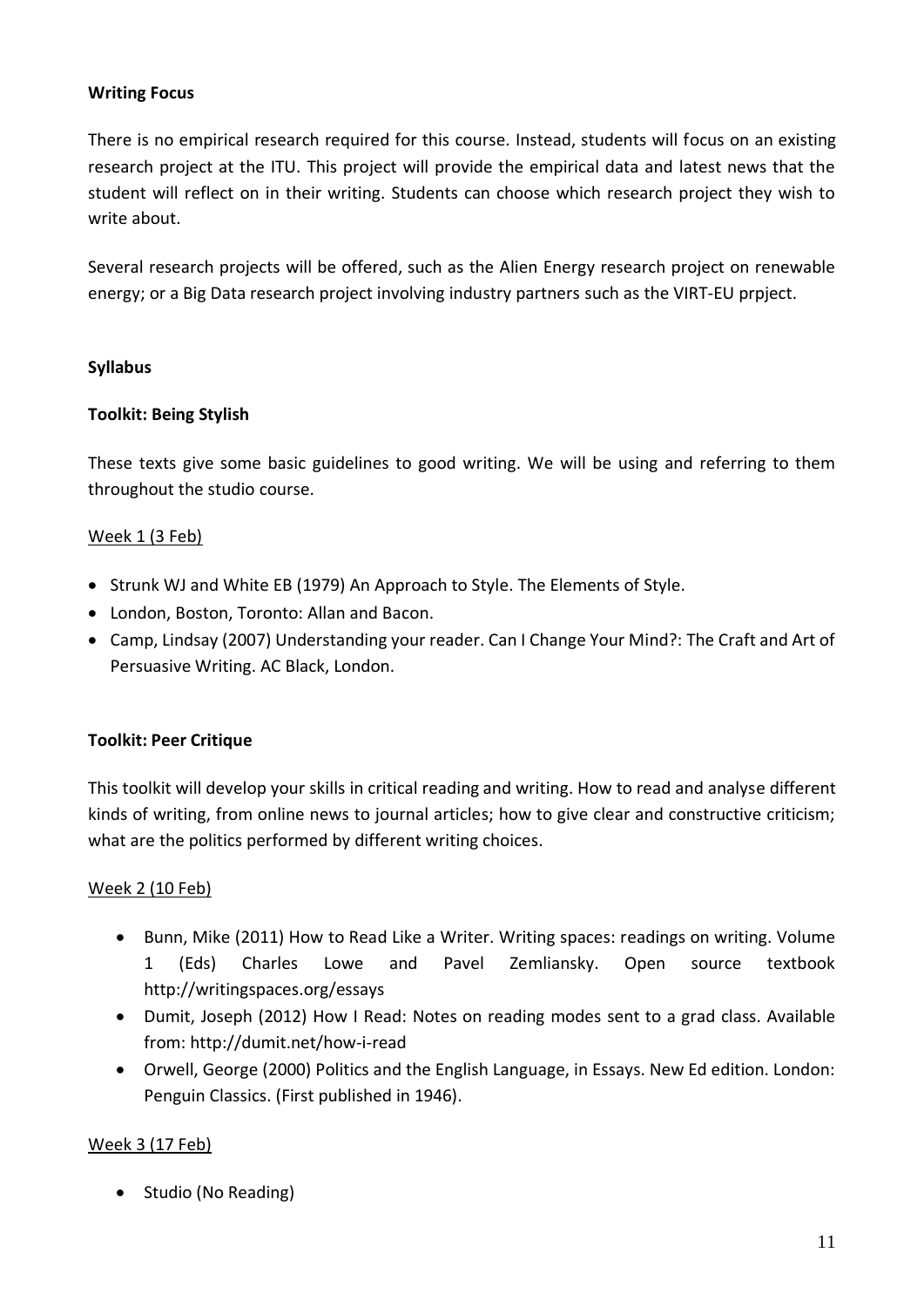### **Toolkit: Visual Communication**

Persuasive and clear writing is not just about the words you use, but also the visual language. This toolkit will combine your skills in critical writing with visual media, to produce a document that is the essence of brevity and precision in communication.

# Week 4 (24 Feb)

- Calvillo N, Jiménez AC, Dias H, et al. (2010) infra(proto)types In The Air & what gets prototyped. PROTOTYPING PROTOTYPING. Anthropological
- Research on the Contemporary (ARC). Available from: http://core.kmi.open.ac.uk/download/pdf/1446360.pdf
- Ulmer JB and Koro-Ljungberg M (2015) Writing Visually Through (Methodological) Events and Cartography. Qualitative Inquiry 21(2): 138–152.
- Williams, H. R. and Harkusm, D. (2003) Editing Visual Media in Beer DF (ed.) Writing and Speaking in the Technology Professions: A Practical Guide. New York: Wiley-IEEE Press.

# Week 5 (3 Mar)

• Studio (No Reading)

## **Toolkit: Making Facts**

What counts as good data, and how to use it in constructing accounts for the press and news. What is the difference between Fact/Fiction and how are they entangled in practice; how facts are made; what counts as empirical 'good' data; what is truth in terms of scientific fact making; how to reference and cite, and why we reference and cite.

### Week 6 (10 Mar)

- Mellor F (2003) Between Fact and Fiction: Demarcating Science from Non- Science in Popular Physics Books. Social Studies of Science 33(4): 509–538.
- Orr, J., (2006) 'Falling Objects' [an account of Orson Wells' radio broadcast of The War of the Worlds] in Panic Diaries: A Genealogy of Panic Disorder. Duke University Press Books, Durham N.C.
- Guin, U.K.L., (2004) Fact and/or/plus Fiction, The Wave in the Mind: Talks and Essays on the Writer, the Reader, and the Imagination. Shambhala Publications Inc.

# Week 7 (17 Mar)

• Studio (No Reading)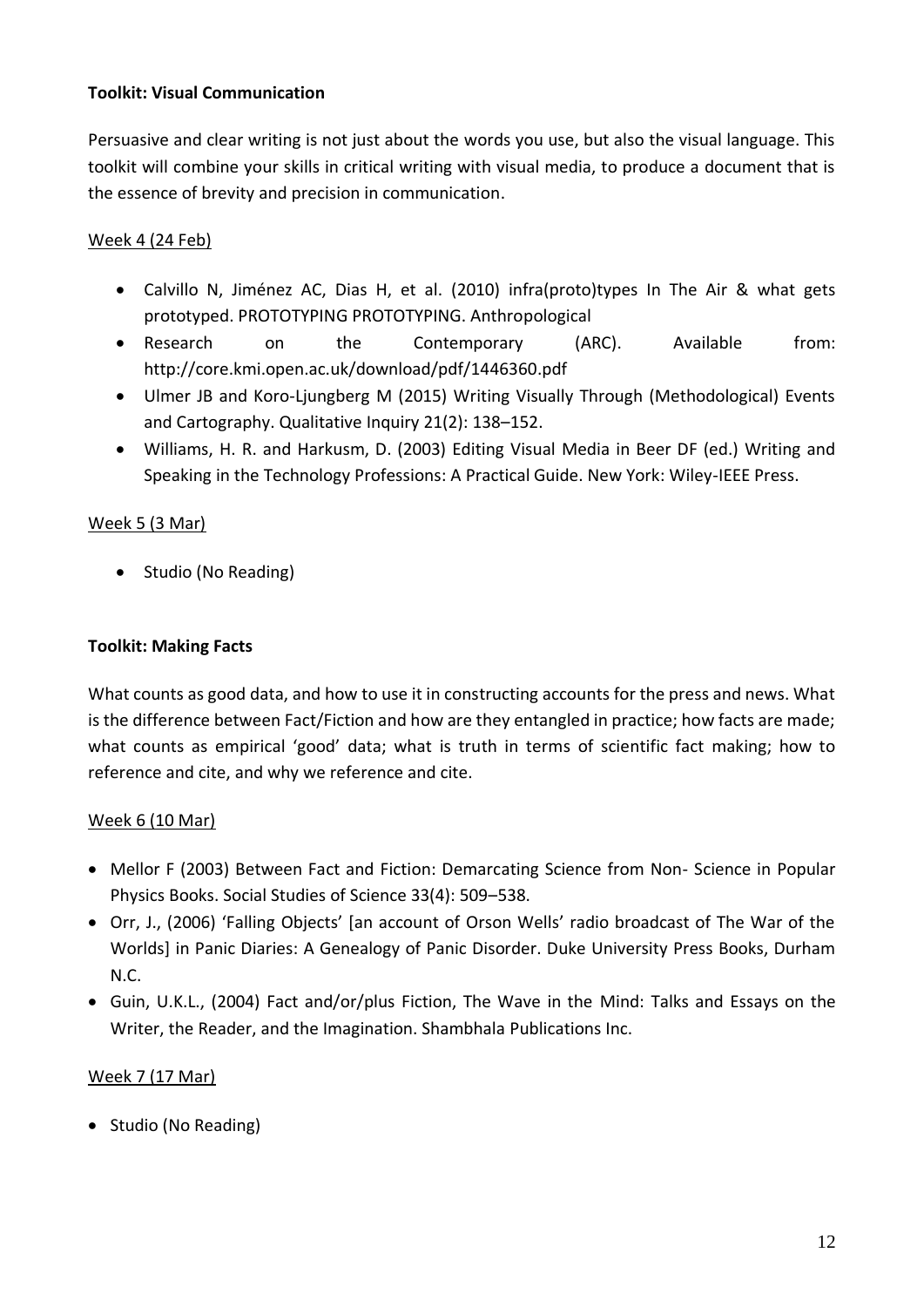### **Toolkit: Executive Clarity**

Many people you will write for will have little time to read. We focus on the role of texts in workplaces, and examine ways of analysing them. What constitutes a succinct and clear argument, for an intelligent audience who may know nothing about what you are trying to convey? We focus on writing for high-level, executive management audiences, and the skill of writing effectively at speed or in collaboration.

## Week 8 (24 Mar)

- Law, John (2007) Pinboards and books: Juxtaposing, learning, and materiality, in: Education and Technology: Critical Perspectives, Possible Futures. Lexington Books, pp. 125–149.
- Bloomfield, Brian and Theo Vurdubakis (1994) Re-presenting Technology: IT Consultancy Reports as Textual Reality Constructions. Sociology 28(2): 455- 477.
- Strathern M (2006) Bulletproofing: A Tale from the United Kingdom. In: Riles A, Biagioli M, Brenneis D, et al. (eds), Documents: Artifacts of Modern Knowledge, Ann Arbor: University of Michigan Press.

### Week (31 Mar)

• Studio (No Reading)

### **Toolkit: Storytelling**

What makes a both compelling argument, and a compelling story? Using techniques from creative writers and authors to construct more compelling arguments for a public audience, this toolkit will provide a framework for writing both good empirical arguments and good stories.

### Week 10 (7 Apr)

- Sagan, C., Druyan, A. (1997) The Baloney Detection Kit, The Demon-Haunted World: Science as a Candle in the Dark. Ballantine Books, London.
- Hart, Jack. (2012) Story Narratives. Storycraft: The Complete Guide to Writing Narrative Nonfiction. University of Chicago Press, Chicago; London.
- Tsing, A., Ebron, P. (2015) Writing and rhythm: call and response with Anna Tsing and Paulla Ebron. Journal of Royal Anthropology Institute 21, 683–687.

### EASTER

### Week 11 (21 Apr)

• Studio (No Reading)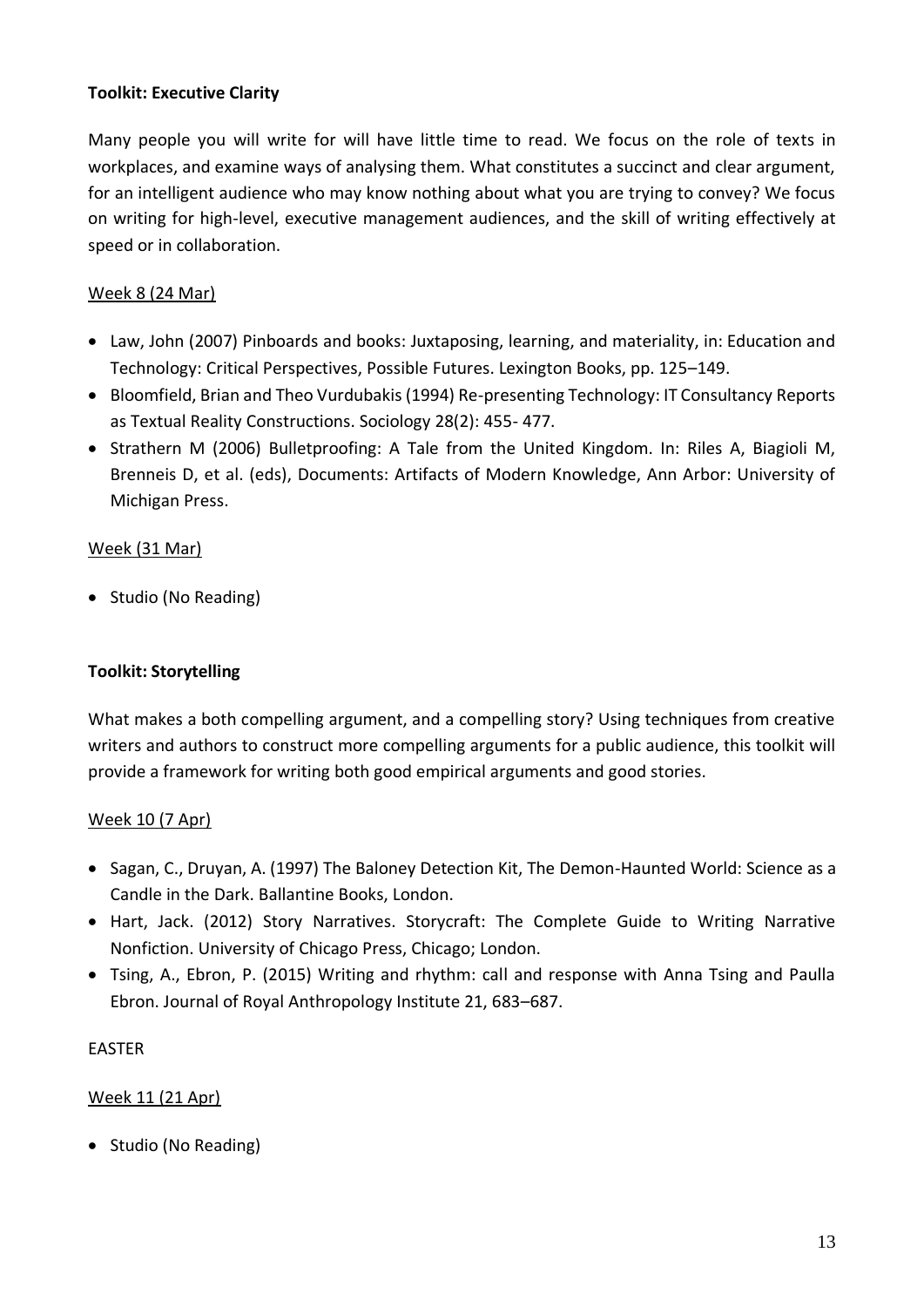### **Toolkit: Publication Ready- Form & Function**

Develop your editorial skills to refine and sharpen your writing so that it is ready for publication and to 'go live'. How to make choices about writing formats and functions that can alter its effects in the world; philosophy of scientific writing and identifying its effects on all empirical writing practices in academia and industry.

## Week 12 (28 Apr)

- Watts, L (2014) Liminal Futures: A Poem for Islands at the Edge, in: Subversion, Conversion, Development: Cross-Cultural Knowledge Exchange and the Politics of Design. MIT Press, Cambridge MA.
- Marshall J (2000) Finding Form in Writing for Action Research In: Reason P and Bradbury-Huang H (eds), Handbook of Action Research: Participative Inquiry and Practice, London ; Thousand Oaks, Calif: SAGE Publications Ltd.
- King S (2000) On Writing: A Memoir of the Craft. London: Hodder and Stoughton.

### Week 13 (5 May)

### **Publication Ready- Form**

- Shapin, Steven. (1984) 'Pump and Circumstance: Robert Boyle's Literary Technology', Social Studies of Science 14: 481-520.
- Balsamo A (1999) Reading cyborgs, writing feminism. In: Wolmark J (ed.), Cybersexualities: A Reader in Feminist Theory, Cyborgs and Cyberspace, Edinburgh: Edinburgh University Press.
- Le Guin, Ursula K. (2004) Unquestioned Assumptions. The Wave in the Mind: Talks and Essays on the Writer, the Reader, and the Imagination. Shambhala Publications, Boston MA.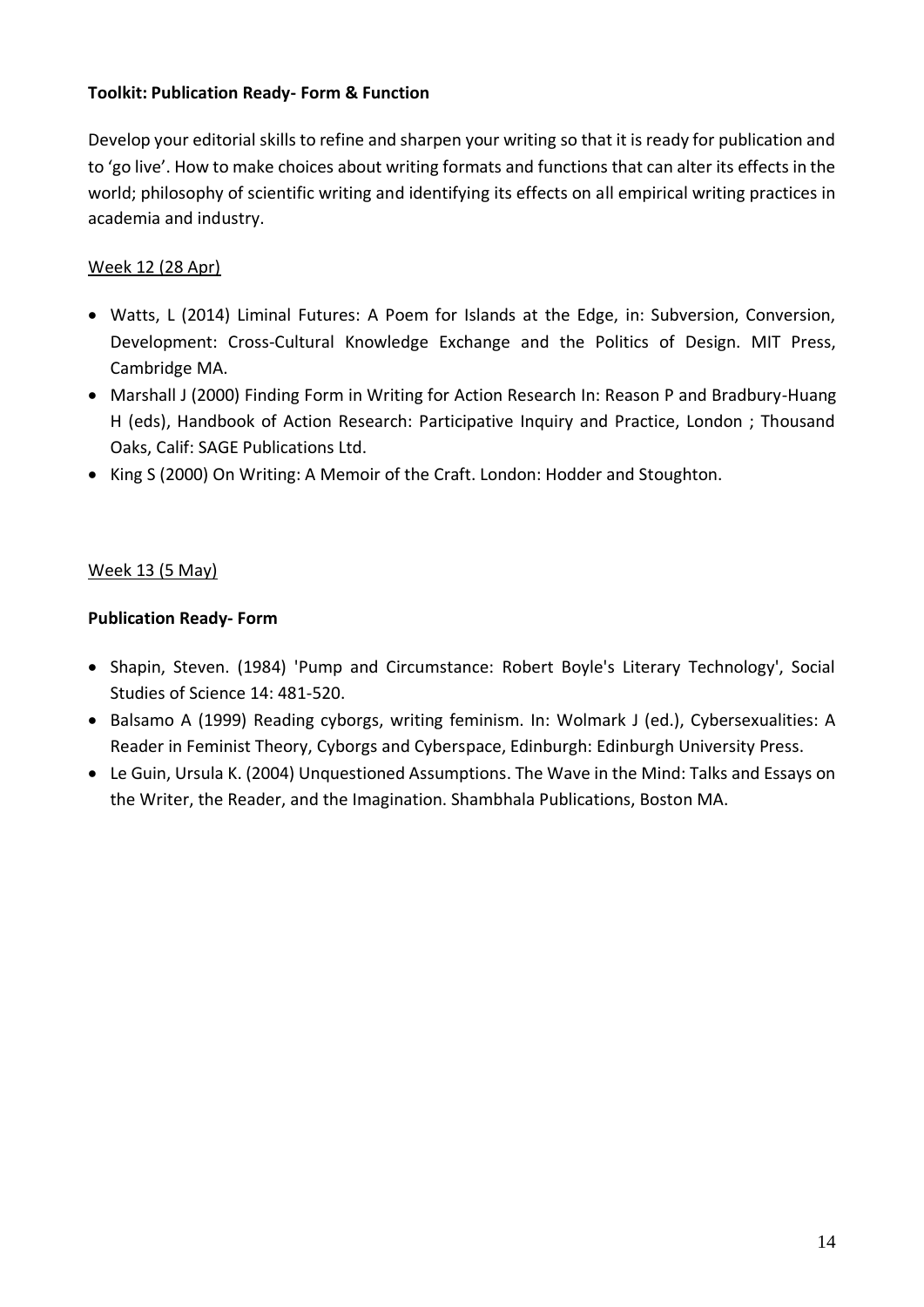# **Ethics Workshops designed for VIRT-EU. Mixed level.**

*- Annelie Berner, CIID, 2017-2018*

The following are several proposals for teaching at CIID's summer schools. The CIID summer school programs occur around the world and are accessible for anyone (they are not restricted to designers only). We propose to teach the following possible modules in Copenhagen, DK.

### **WORKSHOP 1**

Designing The Ethical Journey: create tools to bring ethical reflection into the design process

The connected devices around us are created with good intentions, but often generate vastly problematic, unforeseen consequences. In this workshop, we will work on tools for the creators of new connected products, focusing on the moments where decisions around data come in conflict with ethical values. How might we support designers and developers to take ethics into account throughout their product design process?

Participants will learn about 1) core ethical theories such as "care" ethics and 2) key design attributes such as "speculation" that we have identified in relation to these theories. Participants will work in groups to put these two elements together and design toolkits that support ethical thinking for designers and developers.

#### Outcomes of the workshop will include:

- learning about consequences of decision-making around data management: what data is throughout your product, how it flows, when it is exposed
- understanding foundational ethical theories
- toolkit for ethical thinking about data and design
- designing for difficult decision-making and speculative world-building

Keywords:

data, IOT, ethics, service design

#### **WORKSHOP 2**

Designing with Data: how can we integrate ethical thinking into how we design when we design with data?

At this moment, new ideas and products are being generated with a speed and agility that is as exciting as it is terrifying. While the excitement comes from the seemingly unlimited potential we have as designers and developers to work with technology, connected data and imaginative interfaces, the terrifying nature of these new products is often simply unforeseen, under thought and out of our sphere of knowledge until the moment when a clash occurs between the product we have created and the high values towards which we strive.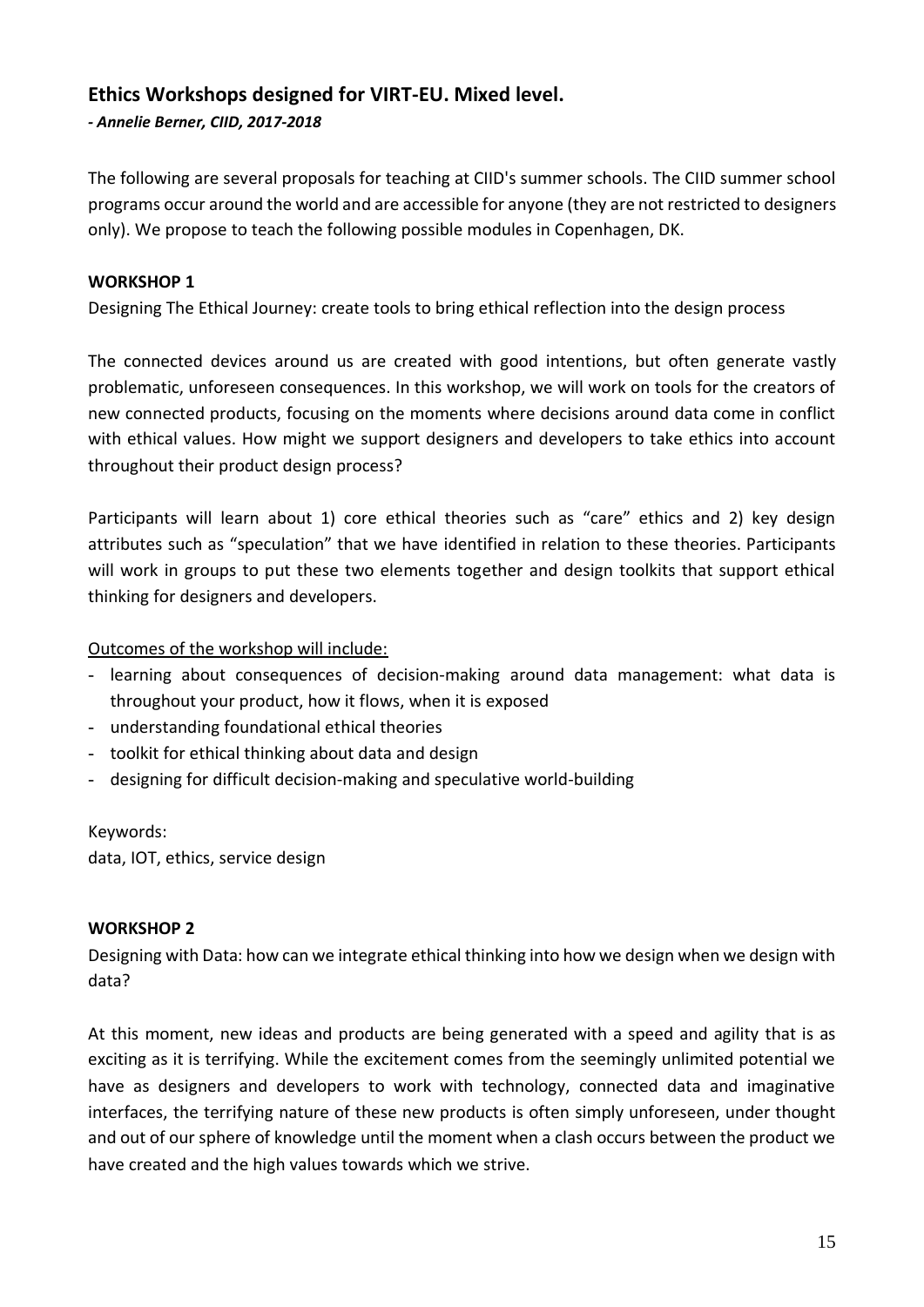In this workshop, we will strive to create ethical connected products that make the invisible data flows and algorithmic processing visible. Participants will prototype connected products and use tools for ethical reflection about their products as they work, especially focusing on the use of data and the visibility of algorithms in product design.

Therefore, they will learn about challenges related to data protection and privacy, consider how the product can make more visible the algorithms and data flows that are often tidily packaged into a black box.

Throughout the workshop, we will share our ethical tools that we have designed as part of a larger European project on ethics, data and IOT. By using the tools and engaging in the workshop, participants will learn about 1) core ethical theories and 2) key design principles that we have identified in relation to these theories.

Outcomes of the workshop will include:

- prototyping connected products
- making the invisible visible
- understanding foundational ethical theories
- learning about consequences of decision-making around data and algorithms

Keywords: data, algorithms, ethics, IOT

#### **WORKSHOP 3**

More and more data flows into and around our daily life, and new products are by default expected to be "smart" because of how they capture and capitalise upon the data they collect. How might we provide feedback for users and designers so that they can better understand the seemingly abstract data processing that is happening behind the scenes?

In this course, we will work with several products that are described as "smart" because of how they create and use data. We will examine: what does this "smartness" actually mean and how can we communicate the capturing and processing that goes into it?

Learn how to communicate ideas through video prototyping Design system visualisations, bring mathematical concepts to life Test + iterate Analyse

At this moment, new ideas and products are being generated with a speed and agility that is as exciting as it is terrifying. While the excitement comes from the seemingly unlimited potential we have as designers and developers to work with technology, connected data and imaginative interfaces, the terrifying nature of these new products is often simply unforeseen, under thought and out of our sphere of knowledge until the moment when a clash occurs between the product we have created and the high values towards which we strive.